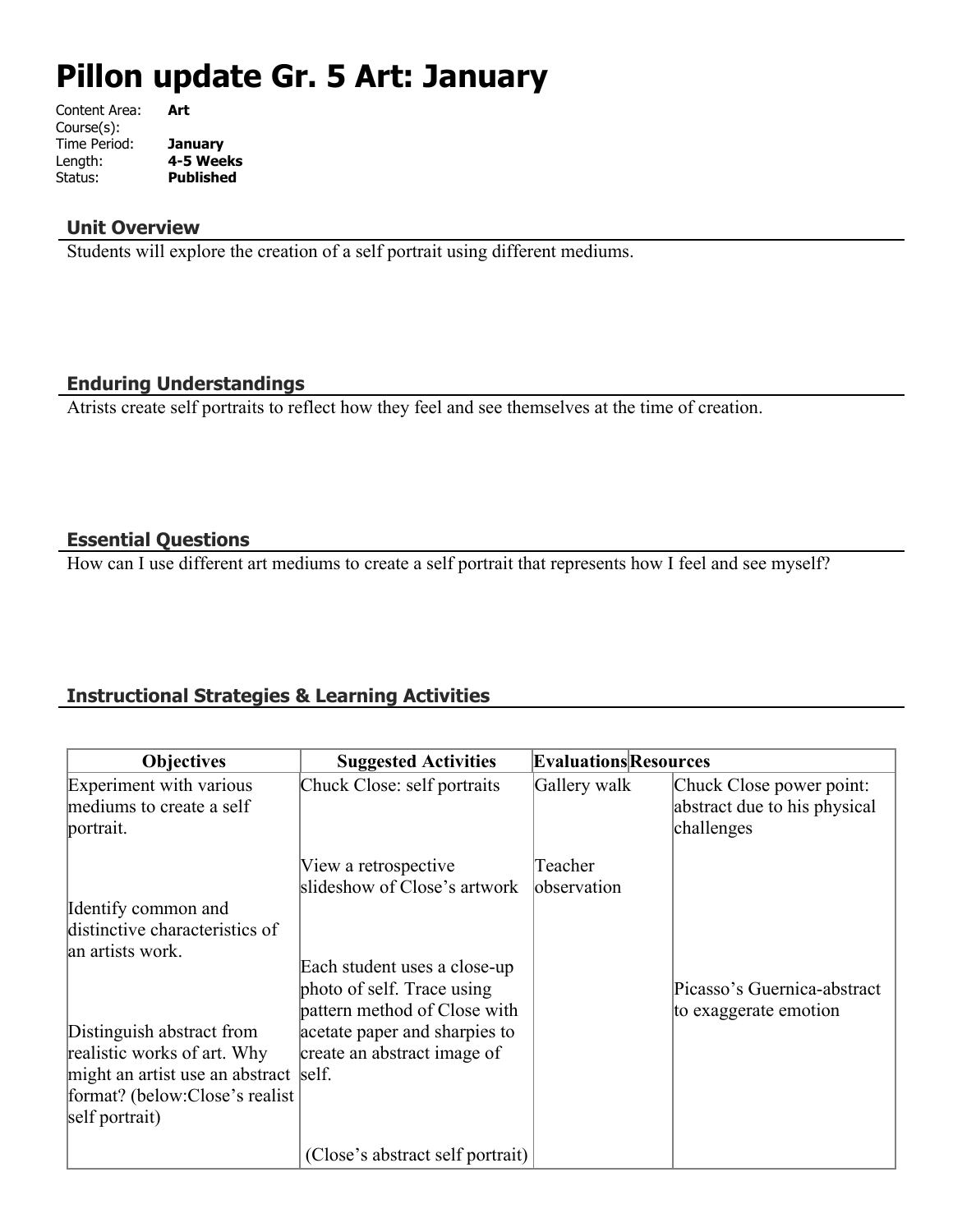## **Integration of Career Readiness, Life Literacies and Key Skills**

Students will learn about Chuck Close's art career and his works he created while overcoming physical obstacles.

| TECH.9.4.5.CT.4      | Apply critical thinking and problem-solving strategies to different types of problems such<br>as personal, academic, community and global (e.g., 6.1.5. Civics CM.3).                             |
|----------------------|---------------------------------------------------------------------------------------------------------------------------------------------------------------------------------------------------|
|                      | Curiosity and a willingness to try new ideas (intellectual risk-taking) contributes to the<br>development of creativity and innovation skills.                                                    |
| <b>TECH.9.4.5.CT</b> | Critical Thinking and Problem-solving                                                                                                                                                             |
| <b>WRK.9.2.5.CAP</b> | Career Awareness and Planning                                                                                                                                                                     |
| WRK.9.2.5.CAP.2      | Identify how you might like to earn an income.                                                                                                                                                    |
|                      | An individual's passions, aptitude and skills can affect his/her employment and earning<br>potential.                                                                                             |
| WRK.9.2.5.CAP.3      | Identify qualifications needed to pursue traditional and non-traditional careers and<br>occupations.                                                                                              |
| WRK.9.2.5.CAP.4      | Explain the reasons why some jobs and careers require specific training, skills, and<br>certification (e.g., life guards, child care, medicine, education) and examples of these<br>requirements. |
| <b>TECH.9.4.5.CI</b> | Creativity and Innovation                                                                                                                                                                         |

## **Technology and Design Integration**

Students will interact with the Smartboard during this unit.

## **Interdisciplinary Connections**

| LA.SL.5.1 | Engage effectively in a range of collaborative discussions (one-on-one, in groups, and<br>teacher-led) with diverse partners on grade 5 topics and texts, building on others' ideas<br>and expressing their own clearly. |
|-----------|--------------------------------------------------------------------------------------------------------------------------------------------------------------------------------------------------------------------------|
| LA.L.5.1  | Demonstrate command of the conventions of standard English grammar and usage when<br>writing or speaking.                                                                                                                |

#### **Differentiation**

- Understand that gifted students, just like all students, come to school to learn and be challenged.
- Pre-assess your students. Find out their areas of strength as well as those areas you may need to address before students move on.
- Consider grouping gifted students together for at least part of the school day.
- Plan for differentiation. Consider pre-assessments, extension activities, and compacting the curriculum.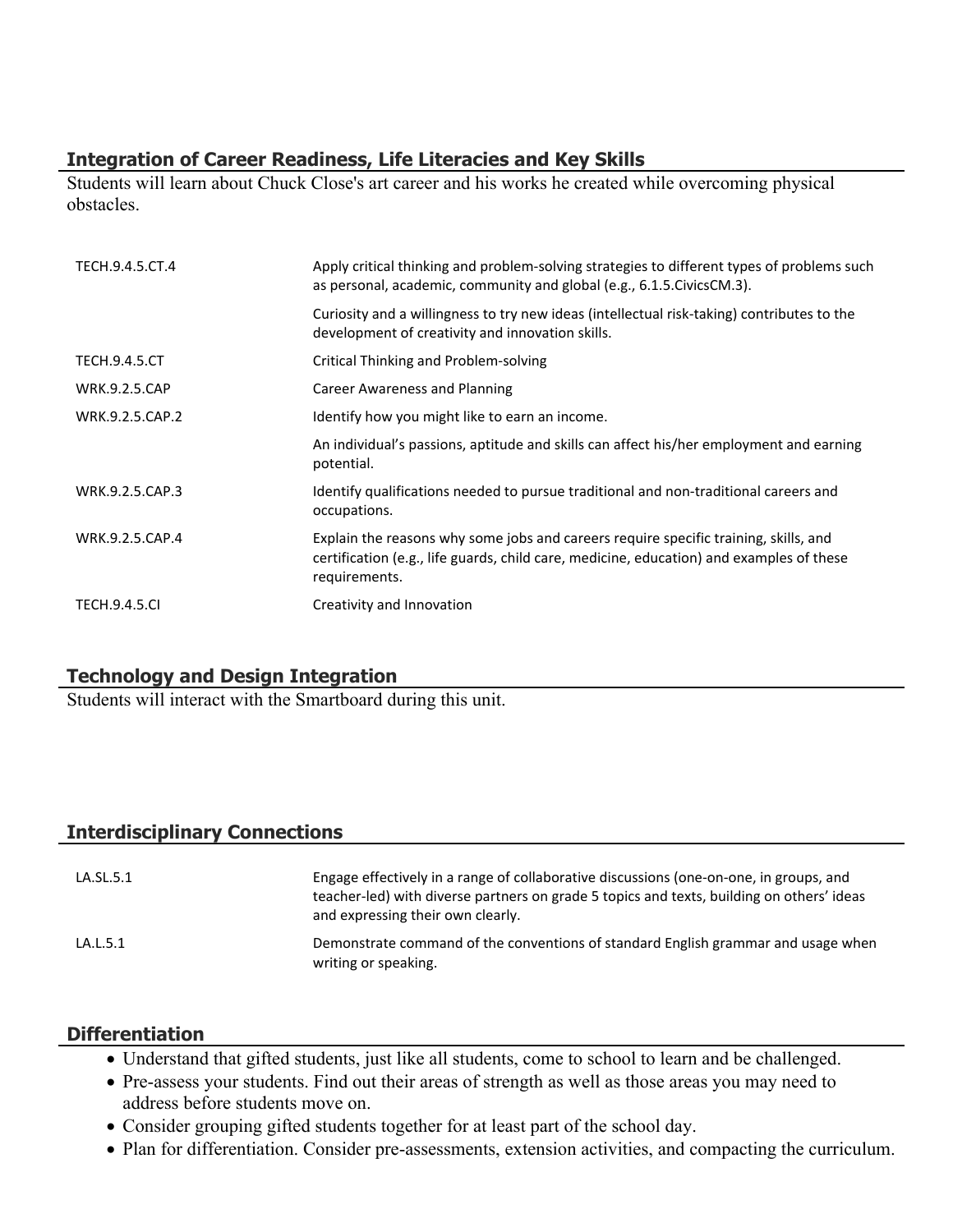- Use phrases like "You've shown you don't need more practice" or "You need more practice" instead of words like "qualify" or "eligible" when referring to extension work.
- Encourage high-ability students to take on challenges. Because they're often used to getting good grades, gifted students may be risk averse.
- **Definitions of Differentiation Components**:
	- o Content the specific information that is to be taught in the lesson/unit/course of instruction.
	- o Process how the student will acquire the content information.
	- o Product how the student will demonstrate understanding of the content.
	- o Learning Environment the environment where learning is taking place including physical location and/or student grouping

#### **Differentiation occurring in this unit:**

Students will be encouraged to improve and challenge thier art skills as they proceed.

Simpler instructions and tasks will be assigned for struggling students

#### For Gifted:

Encourage students to explore concepts in depth and encourage independent studies or investigations. Use thematic instruction to connect learning across the curriculum. Encourage creative expression and thinking by allowing students to choose how to approach a problem or assignment. Expand students' time for free reading. Invite students to explore different points of view on a topic of study and compare the two. Provide learning centers where students are in charge of their learning. Brainstorm with gifted children on what types of projects they would like to explore to extend what they're learning in the classroom. Determine where students' interests lie and capitalize on their inquisitiveness. Refrain from having them complete more work in the same manner. Employ differentiated curriculum to keep interest high. Avoid drill and practice activities. Ask students' higher level questions that require students to look into causes, experiences, and facts to draw a conclusion or make connections to other areas of learning. If possible, compact curriculum to allow gifted students to move more quickly through the material. Encourage students to make transformations- use a common task or item in a different way. From http://www.bsu.edu/web/lshasky/Forms/Interventions/Gifted.pdf

## **Modifications & Accommodations**

Individual IEP's and 504 accommodations will be utilized.

Refer to QSAC EXCEL SMALL SPED ACCOMMOCATIONS spreadsheet in this discipline.

#### **Modifications and Accommodations used in this unit:**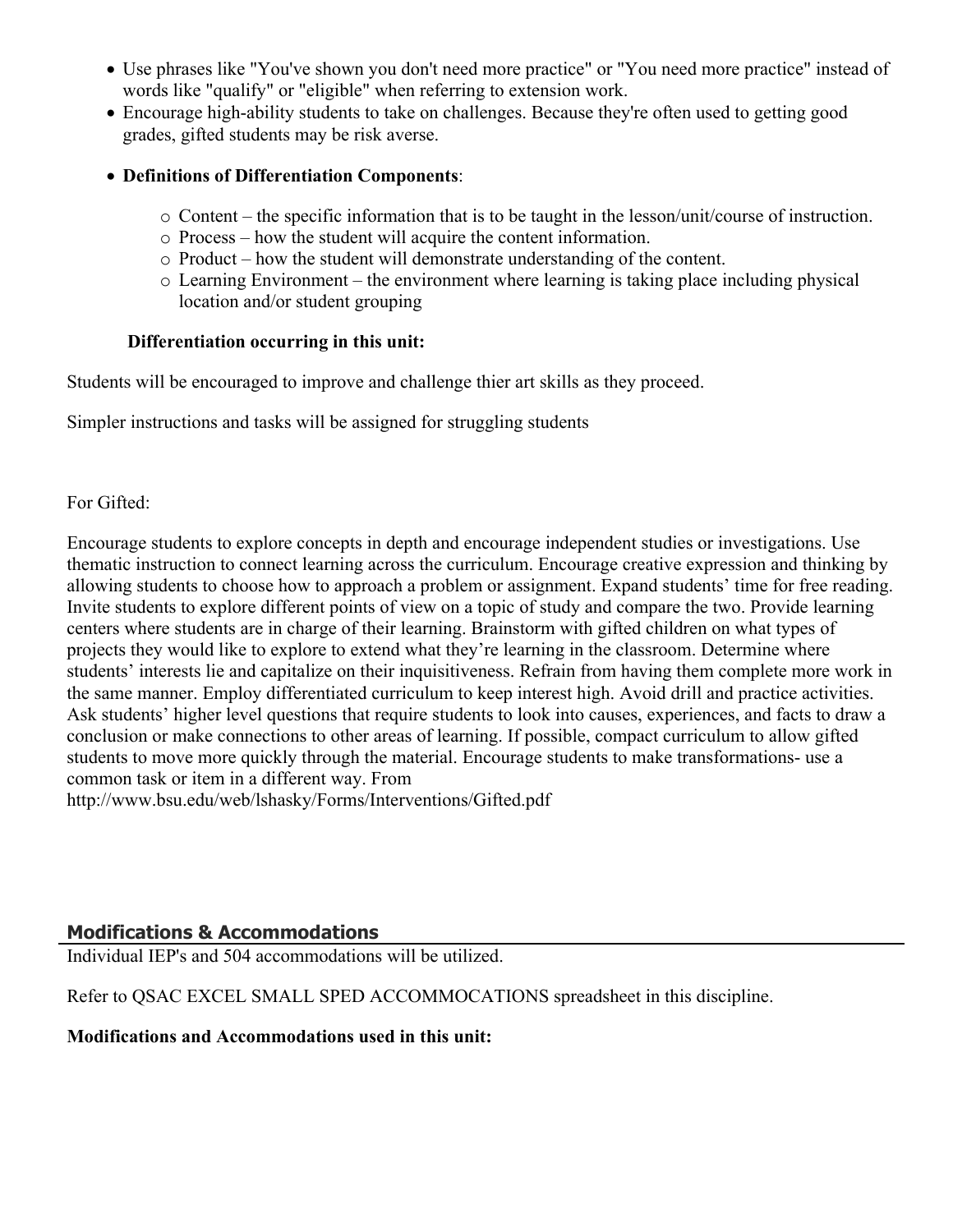## **Benchmark Assessments**

**Benchmark Assessments** are given periodically (e.g., at the end of every quarter or as frequently as once per month) throughout a school year to establish baseline achievement data and measure progress toward a standard or set of academic standards and goals.

#### **Schoolwide Benchmark assessments:**

Aimsweb benchmarks 3X a year

Linkit Benchmarks 3X a year

DRA

#### **Additional Benchmarks used in this unit:**

Teacher observation for growth

#### **Formative Assessments**

Assessment allows both instructor and student to monitor progress towards achieving learning objectives, and can be approached in a variety of ways. **Formative assessment** refers to tools that identify misconceptions, struggles, and learning gaps along the way and assess how to close those gaps. It includes effective tools for helping to shape learning, and can even bolster students' abilities to take ownership of their learning when they understand that the goal is to improve learning, not apply final marks (Trumbull and Lash, 2013). It can include students assessing themselves, peers, or even the instructor, through writing, quizzes, conversation, and more. In short, formative assessment occurs throughout a class or course, and seeks to improve student achievement of learning objectives through approaches that can support specific student needs (Theal and Franklin, 2010, p. 151).

#### **Formative Assessments used in this unit:**

Teacher observation during process.

**Discussion** 

## **Summative Assessments**

**summative assessments** evaluate student learning, knowledge, proficiency, or success at the conclusion of an instructional period, like a unit, course, or program. Summative assessments are almost always formally graded and often heavily weighted (though they do not need to be). Summative assessment can be used to great effect in conjunction and alignment with formative assessment, and instructors can consider a variety of ways to combine these approaches.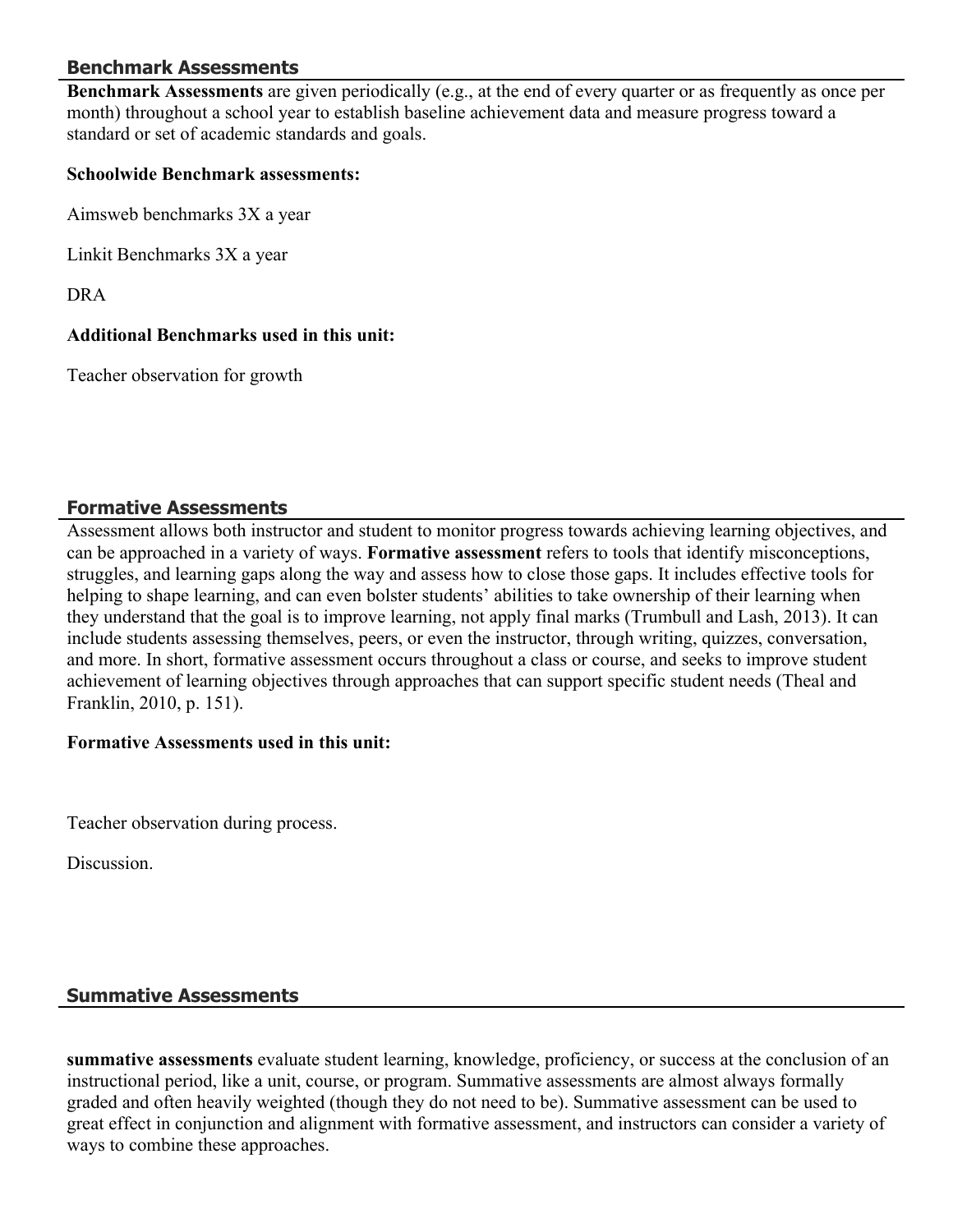## **Summative assessments for this unit:**

Gallery walk

Teacher observation

## **Instructional Materials**

Chuck Close power point: abstract due to his physical challenges

Art supplies as required

Picasso's Guernica-abstract to exaggerate emotion

#### **Standards**

| VPA.1.1.5       | All students will demonstrate an understanding of the elements and principles that govern<br>the creation of works of art in dance, music, theatre, and visual art.                                                                                                               |
|-----------------|-----------------------------------------------------------------------------------------------------------------------------------------------------------------------------------------------------------------------------------------------------------------------------------|
| VPA.1.1.5.D.CS1 | Understanding the function and purpose of the elements of art and principles of design<br>assists with forming an appreciation of how art and design enhance functionality and<br>improve quality of living.                                                                      |
| VPA.1.1.5.D.1   | Identify elements of art and principles of design that are evident in everyday life.                                                                                                                                                                                              |
| VPA.1.1.5.D.CS2 | The elements of art and principles of design are universal.                                                                                                                                                                                                                       |
| VPA.1.1.5.D.2   | Compare and contrast works of art in various mediums that use the same art elements<br>and principles of design.                                                                                                                                                                  |
| VPA.1.2.5.A.1   | Recognize works of dance, music, theatre, and visual art as a reflection of societal values<br>and beliefs.                                                                                                                                                                       |
| VPA.1.2.5.A.CS2 | Characteristic approaches to content, form, style, and design define art genres.                                                                                                                                                                                                  |
| VPA.1.2.5.A.CS3 | Sometimes the contributions of an individual artist can influence a generation of artists<br>and signal the beginning of a new art genre.                                                                                                                                         |
| VPA.1.3.5.D.CS1 | The elements of art and principles of design can be applied in an infinite number of ways<br>to express personal responses to creative problems.                                                                                                                                  |
| VPA.1.3.5.D.1   | Work individually and collaboratively to create two- and three-dimensional works of art<br>that make cohesive visual statements and that employ the elements of art and principles<br>of design.                                                                                  |
| VPA.1.3.5.D.CS3 | Each of the genres of visual art (e.g., realism, surrealism, abstract/nonobjective art,<br>conceptual art, and others) is associated with appropriate vocabulary and a stylistic<br>approach to art-making.                                                                       |
| VPA.1.3.5.D.3   | Identify common and distinctive characteristics of genres of visual artworks (e.g., realism,<br>surrealism, abstract/nonobjective art, conceptual art, and others) using age-appropriate<br>terminology, and experiment with various compositional approaches influenced by these |